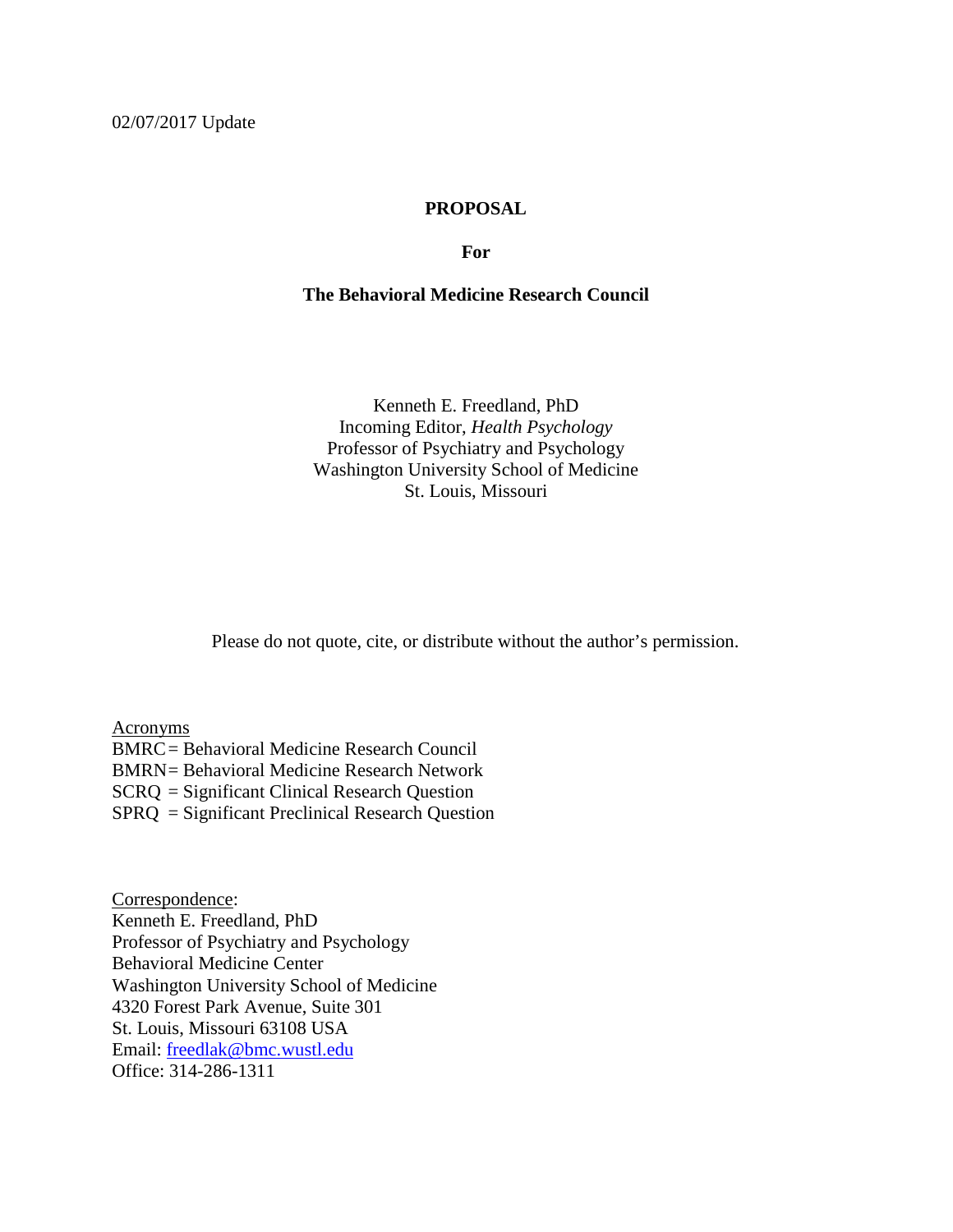#### **Introduction**

The Behavioral Medicine Research Council (BMRC) is the centerpiece of a novel and ambitious plan to advance the science and practice of evidence-based behavioral medicine. The BMRC is a new joint committee of some of the leading scientific organizations in behavioral medicine. Its mission is to identify and prioritize strategic research goals, and to catalyze concerted, multidisciplinary efforts to achieve them. This proposal, which has now been approved by four organizations, asked the leaders of these organizations to endorse the plan and enable their organizations to participate in its fulfillment. I submitted it to them in my capacity as the Editorin-Chief of *Health Psychology* because the journal plays an integral role in the plan.

The premise of this plan is that well organized and persistent efforts to pursue strategic research goals are a powerful but underutilized way to make meaningful progress in behavioral medicine, the kind of progress that can change the lives of people who have or who are at risk for serious diseases and disabilities. By encouraging systematic efforts to achieve strategic research goals, the work of the BMRC will help to reinvigorate our field, renew our collective optimism that evidence-based behavioral medicine can have a significant impact on the health and quality of life of people who need our help, and create a sense of mission and excitement about behavioral medicine research that will attract new generations of trainees. It will also help to build stronger bridges between the science and practice of behavioral medicine.

#### **Rationale**

Behavioral, psychosocial, and psychiatric factors play very important roles in many different medical conditions, but despite several decades of behavioral medicine research, evidence-based behavioral interventions play commensurate roles in very few of them. Among the barriers that contribute to this discrepancy, one of the most important is that *stronger evidence is needed to convince guideline writers, policy makers, third party payers, and practicing physicians to embrace evidence-based behavioral interventions for medical problems.* As behavioral scientists, we may have little control over some of the other barriers, but strong evidence is ours to produce.

Nothing is as convincing for a medical audience as large, rigorous, multicenter trials that show clinically meaningful benefits, but there are few examples of such trials in behavioral medicine. The Diabetes Prevention Program (DPP) trial (Knowler et al., 2002) is one of the crowning achievements in our field, and it has had a significant impact on diabetes prevention efforts, but it is a rare exception. Evidence-based behavioral medicine will be much more likely to occupy its rightful niche in clinical practice guidelines and clinical care if we conduct more large, rigorous, multicenter trials of well-developed behavioral interventions with clinically meaningful outcomes and if effectiveness trials, dissemination and implementation studies, and other practice-based research efforts follow in the wake of impressive demonstrations of efficacy.

Despite the rapid pace of scientific and technological progress to which we have become accustomed, major achievements in behavioral medicine do not happen overnight. Large, multicenter trials such as the DPP build on years of preliminary research. After the empirical groundwork has finally been laid, it takes time and it may take multiple attempts to secure funding for a large multicenter trial, and it takes years to conduct the study once it is funded.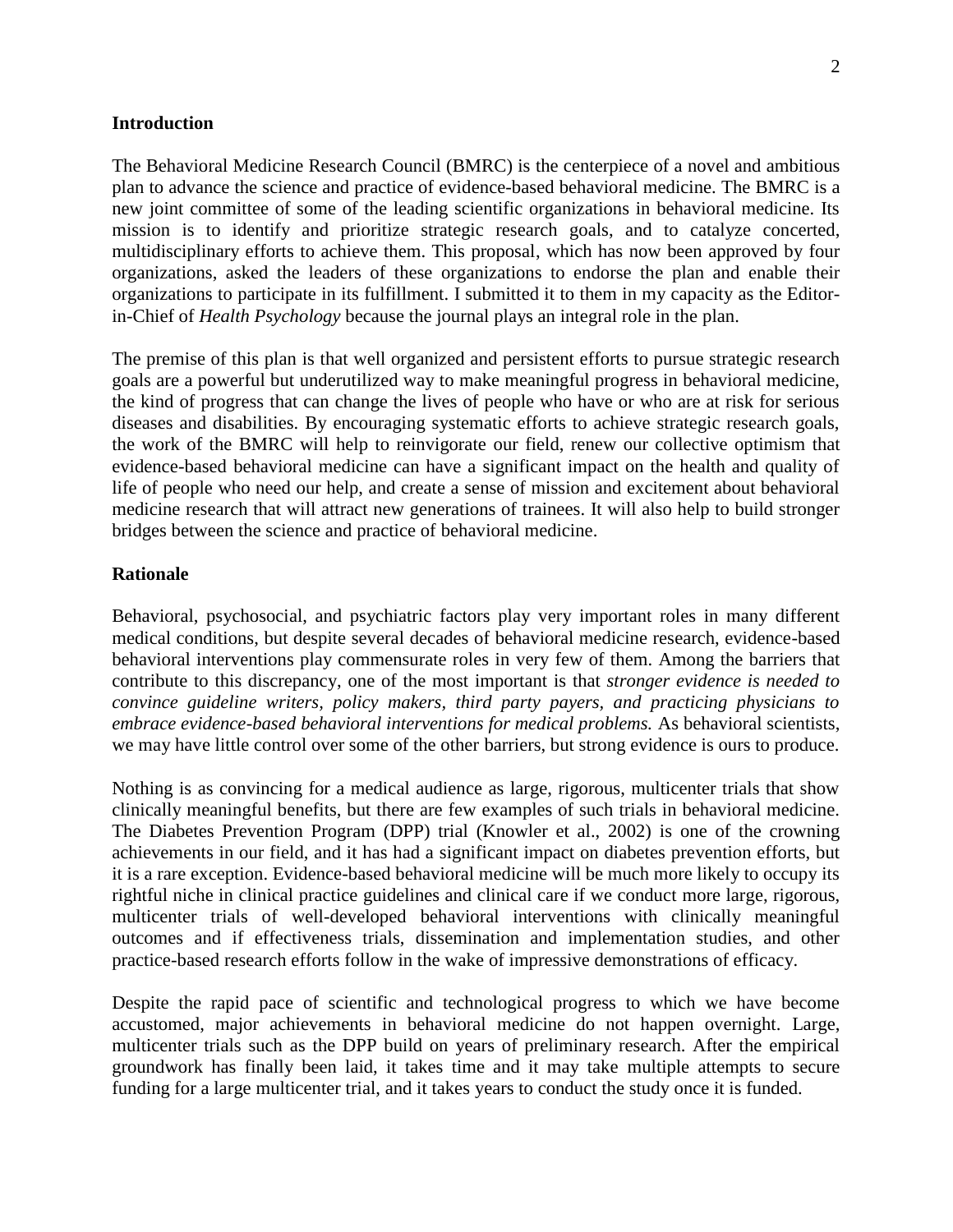There is no guarantee that an intervention will prove to be efficacious in Phase III testing, but even if its outcomes are favorable, it takes time for clinical practice guidelines to incorporate it, for health care systems and third-party payers to support it, and for practitioners to be trained and to start providing it. *Thus, it will take well organized, sustained efforts, over many years, for evidence-based behavioral medicine to become mainstream medicine.*

"Well organized" and "sustained" are not the first words that come to mind when one surveys the field of behavioral medicine research. Most of us are like day traders in a field that needs more long-term investors. Our immediate goals are to beat the next guy to the latest hot topic, publish our next paper, and get our next grant. We are too busy trying to be nimble and innovative and to survive in academia to dream about behavioral Apollo projects, much less to make them happen. But by working together, we *can* make them happen.

## **Strengthening the Science of Behavioral Medicine**

The crucial first step is to identify a series of strategic research goals, i.e., ambitious, long-term goals whose achievement depends on the concerted and persistent efforts of well-organized, multidisciplinary, multicenter research networks. The BMRC will be tasked with identifying and prioritizing two different kinds of strategic goals for behavioral medicine research: Significant Clinical Research Questions (SCRQs) and Significant Preclinical Research Questions (SPRQs).

Some of the key characteristics of SCRQs were recently described in a landmark paper from the NIH Obesity-Related Intervention Trials (ORBIT) Consortium:

For example, the clinical problem could be that there is no current treatment for a specific condition, a current treatment is not potent or durable enough to change an important clinical outcome, a current treatment is effective but adherence to it is poor, or a current treatment produces too many side effects for routine use in clinical practice.

The hypothesis that change in a behavioral risk factor could solve a clinical problem is one of the entry points for behavioral treatment development. The initial explicit identification of the clinical problem does several things. It encourages investigators to: (a) set sights on the Phase III efficacy trial which will test the benefit of the behavioral treatment on an outcome that is meaningful in clinical practice; (b) consider early on the primary behavioral, clinical, or biomedical endpoints in that efficacy trial; and (c) commit to achieving a sufficiently potent level of behavioral change to achieve meaningful change on the ultimate biomedical or clinical outcome (Czajkowski et al., 2015, pp. 4-5).

The types of clinical or biomedical endpoints to which the ORBIT framework refers include the onset of serious chronic illnesses such as asthma, diabetes, or COPD, as well as disease progression, death, or other adverse events in patients with established conditions such as AIDS, cancer, or heart disease. Thus, this framework for intervention research in behavioral medicine is applicable across the entire spectrum of primary, secondary, and tertiary prevention.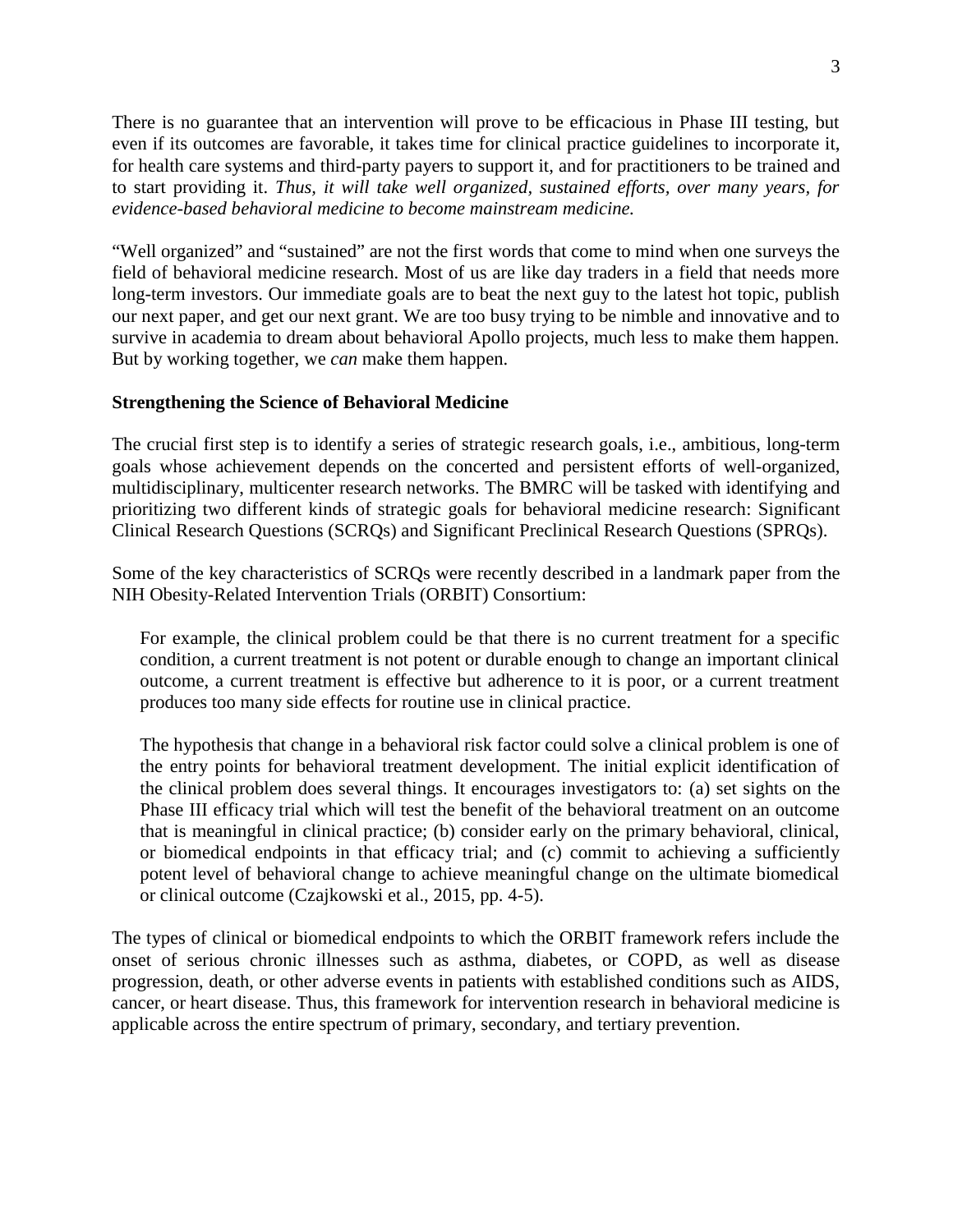SCRQs pertain to behavioral, psychosocial, or psychiatric risk factors for medical outcomes. For example, the DASH (Appel et al., 1997) and PREMIER (Appel et al., 2003) trials showed that blood pressure and CVD risk can be reduced by modifying behavioral risk factors. Consequently, the JNC8 Evidence-Based Guideline for the Management of High Blood Pressure in Adults (James et al., 2014) includes lifestyle factors. However, it does not identify a specific, evidence-based lifestyle intervention for hypertensive patients. Given such vague guidance, physicians usually gloss over their patients' prohypertensive lifestyle and focus on medications instead. However, if highly effective, rigorously proven, evidence-based behavioral services for the prevention or treatment of hypertension were readily available, physicians would probably be eager to refer their patients. Thus, the BMRC might decide that this is a high-priority SCRQ.

But if the highly visible DASH and PREMIER trials weren't sufficient to change the clinical practice of hypertension care, will further research make any difference? The answer is yes. Consider the fact that it took decades of research and numerous multicenter trials for statins to find their way into our lives (Endo, 2010). Fleeting attempts to develop and test behavioral interventions for medical outcomes have had modest effects on clinical care. More ambitious and persistent efforts can have a more significant impact. Although we face obstacles to conducting large trials, we can overcome them through larger, better organized, and more persistent efforts.

Whereas SCRQs focus on clinical outcomes, Significant Preclinical Research Questions (SPRQs) include targets of behavioral interventions corresponding to Stage 0-I research in the NIH Stage Model (Onken, Carroll, Shoham, Cuthbert, & Riddle, 2014) and Phase I-II research in the NIH ORBIT Model (Czajkowski et al., 2015). SPRQs also include relationships between behavioral factors and medical illnesses and the biobehavioral mechanisms that underlie them. These sorts of questions rise to the level of an SPRQ if their complexity and implications call for large-scale, long-term efforts by multidisciplinary, multicenter research networks. They are the behavioral medicine equivalents of the Human Genome or Human Connectome projects – not because they will ever be as large or well-funded as those initiatives, but because they have the potential to resolve some of the most important and fundamental questions in our field.

Strong tests of SCRQ hypotheses depend on highly efficacious interventions for the behavioral factors in question. In many areas of behavioral medicine research, however, the best available interventions are moderately efficacious at best. SPRQ research can inform intervention development in ways that will make it possible to address SCRQs that are currently out of reach.

The answers to SCRQs depend not only clinical research, but on preclinical research as well. However, SCRQs call for different kinds of preclinical research than SPRQs. SCRQ research programs require preclinical studies that are specifically designed to meet the narrow objective of laying the groundwork for an anticipated Phase III trial. In contrast, SPRQ research programs have broader preclinical goals, such as addressing fundamental Stage 0-I translational questions about behavior change targets, mechanisms, or assays that could be relevant to many different health behaviors or behavioral risk factors for medical illnesses (Onken et al., 2014). The NIH Science of Behavior Change Program exemplifies this type of research. Similarly, preclinical research on biobehavioral mechanisms linking behavioral factors to medical outcomes can have broad implications for clinical research in behavioral medicine, as exemplified by the work of the NCI Network on Biobehavioral Pathways in Cancer (NBBPC).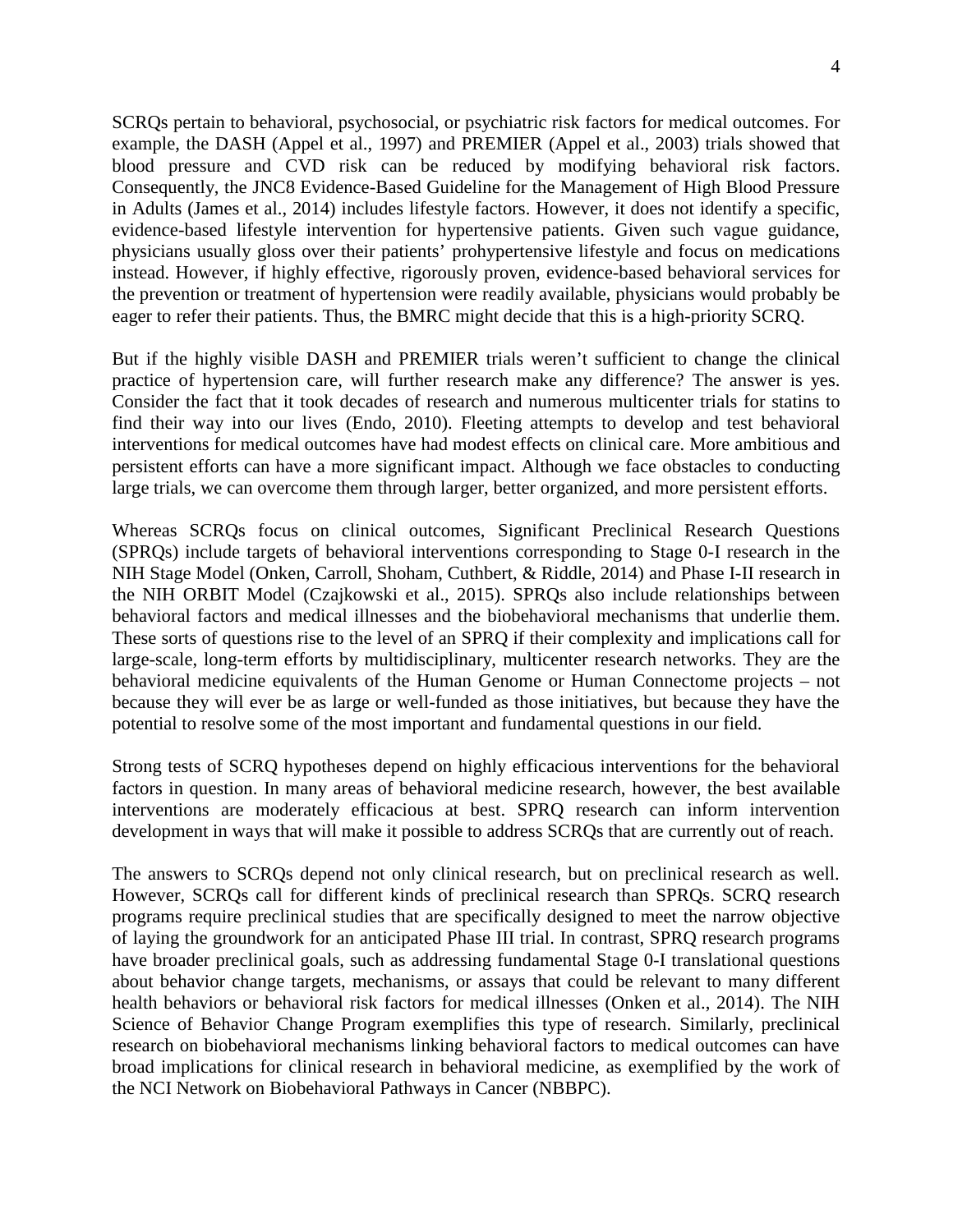#### **The Composition, Purpose, and Functions of the BMRC**

The constituent organizations will ask some their best and brightest senior scientists to serve on the Council. Individuals who are seasoned enough to see the big picture of behavioral medicine beyond their own research interests, and optimistic enough to imagine a future in which evidence-based behavioral medicine services are *de rigueur*, will be especially welcome. Most of them will have served on major committees or in leadership positions within their organization, and many will also be members or fellows of one or more of the other participating organizations. Consequently, the BMRC will comprise some of the most distinguished scientists in our field, representing some of our most respected scientific organizations.

The Council's identification and prioritization process for SCRQs will entail preliminary reviews of behavioral, psychosocial, and psychiatric risk factors for significant clinical outcomes and considering whether more effective interventions are needed for these targets. It will also take into account: 1) input from the constituent organizations; 2) current and anticipated research funding initiatives and priorities, including those of NIH, the VA, and large foundations; 3) trends in health care financing and potential opportunities for coverage of behavioral medicine services; 4) pleas from researchers who are eager to pursue particular SCRQs; 5) the agendas of major goal-setting entities such as the DHHS's *Healthy People 2020*; and 6) needs identified by health care service organizations, health care professionals, and patients through practice-based research. They will also aim for diversity in 1) behavioral, psychosocial, and psychiatric risk factors; 2) medical conditions; and 3) primary, secondary, and tertiary prevention strategies.

The Council's method for identifying SPRQs will differ from the SCRQ process because some of the considerations listed above will be irrelevant, and because emerging opportunities and trends in key areas of research may be more salient. The highest-priority SPRQs will be ones with the translational potential to facilitate research on multiple SCRQs

For each goal that it identifies as a high priority, the Council will commission a writing group composed of leading area experts to produce a scientific statement. Each writing group will be chaired by a member of BMRC, preferably one who is *not* an area expert, in order to keep the writing group on track and as objective as possible, and to give BMRC members some publication credit for their involvement on the Council. Each statement will conclude with the judgment of its authors as to whether or not the SCRQ or SPRQ in question warrants the longterm investment in scientific talent and funding that will be required to pursue it as a strategic research goal. The writers will be free to reach positive or negative conclusions, as they see fit.

Negative statements are unlikely to dispute the significance of the SCRQ or SPRQ, but they will cast doubt on the prospects for progress and ultimate success, thereby redirecting our collective attention to more promising strategic goals. Affirmative statements will end with clarion calls for the formation of research networks to embark on the long process of addressing the question. Each scientific statement will be will be authored by the members of its writing group "for the Behavioral Medicine Research Council." The statements will be vetted by the Council and then submitted for independent peer review and co-publication in leading behavioral medicine journals including *Health Psychology, Annals of Behavioral Medicine,* and *Psychosomatic Medicine.* Publication in high-impact medical journals may also be pursued in some cases.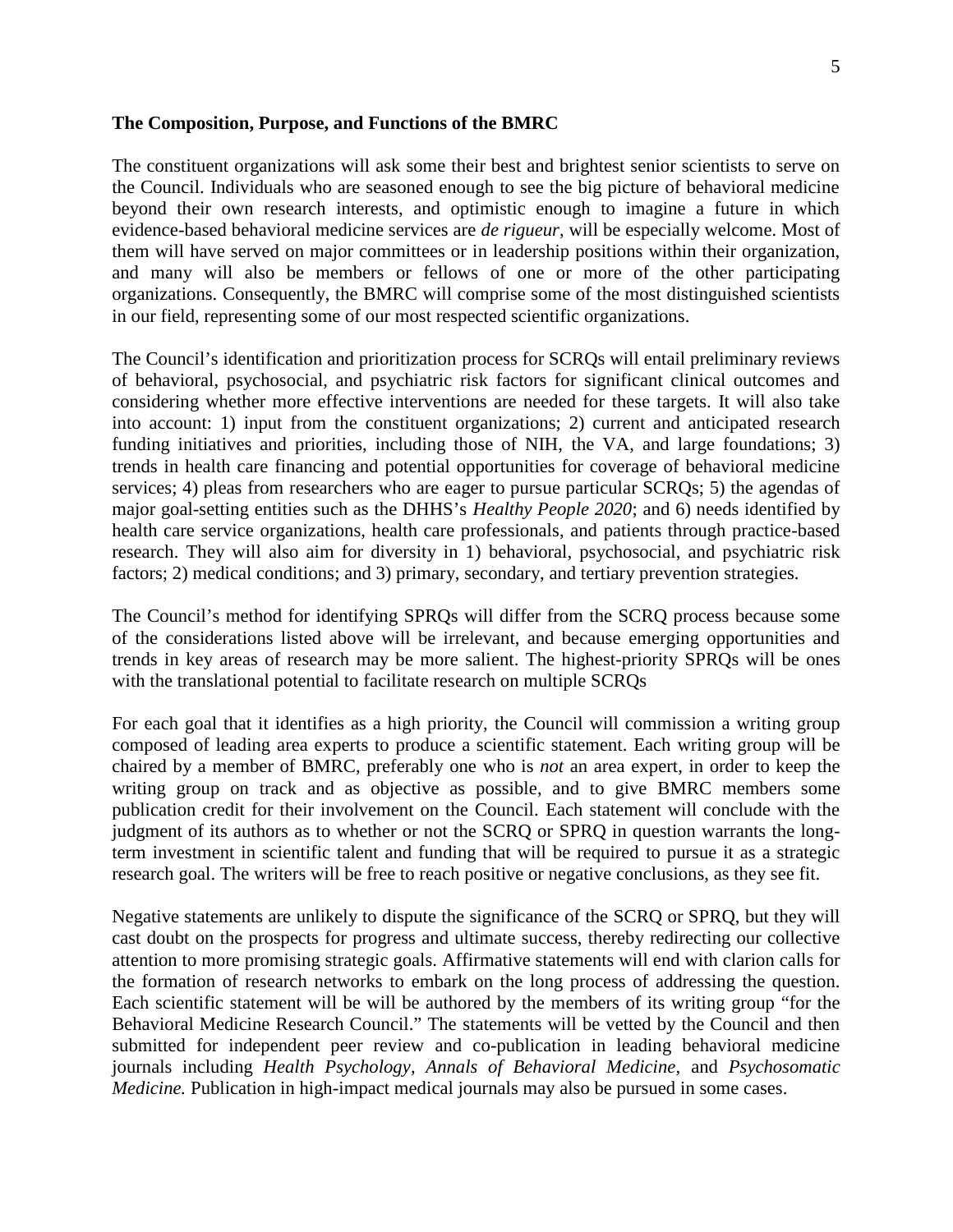Because of their distinguished provenance and the care with which they will be developed, these scientific statements will have gravitas. Affirmative statements will send a clear signal to researchers who have an interest in the strategic goal in question that the time has come to pursue it in an organized fashion. They will be cited in grant applications when research networks seek funding to pursue SCRQs or SPRQs. They will be cited by the authors of preliminary studies as evidence of the significance of their work, and they will carry weight with reviewers and editors.

# **Strategic Research Networks**

Affirmative statements will be for naught unless well-organized, multicenter, multidisciplinary research networks that are committed to the long-term pursuit of specific SPRQs or SCRQs form in response to them. The Council will not depend on these networks to form spontaneously. Instead, they will employ several strategies to encourage their formation.<sup>1</sup>

First, the writing groups will comprise some of the leading experts in their own areas of research. Some of them are likely to want to form or join a research network to pursue the SPRQ or SCRQ that they've identified as deserving just such an effort, and they would be well positioned to assume leadership positions in these networks. Consequently, each writing group that produces an affirmative statement will be expected to hold a meeting or conference call as soon as its statement has been accepted for publication, to discuss the formation of a research network. Second, the statements themselves will urge other interested researchers to form or get involved in a network to pursue the SPRQ or SCRQ. Third, the constituent organizations will be asked to inform their members about opportunities to get involved in research networks, through their newsletters, SIGs, or other channels.

Finally, the Council will establish an online database, the Behavioral Medicine Research Network (BMRN) Registry. The registry will include both formative and functioning networks. The former will facilitate the development of new networks by giving interested researchers a point of contact, and the latter will help researchers find existing networks that they might want to join. The registry will also be an important resource for *Health Psychology* and other journals that will be eager to receive submissions from the research networks.

Senior and mid-career investigators will have to take the lead in organizing strategic research networks, but they won't necessarily be the ones to see the work all the way through Phase III and beyond. Early-career investigators and trainees will also have to be included in the networks, so that they can eventually pick up the baton from the senior investigators. The BMRN registry will enable research networks to document their efforts to engage new investigators and trainees.

<sup>&</sup>lt;sup>1</sup> There may be room in some cases for more than one network to form around a particular SPRQ or SCRQ. For example, there might be several different ways to intervene in the behavioral risk factor, or diverse populations or health care delivery settings may need different interventions. In some cases, existing research networks (e.g., ones that have been created by NIH, VA, foundation, or other funding mechanisms) might be well positioned to conduct SPRQ- or SCRQfocused research. However, this would not necessarily preclude the formation of additional, field-initiated networks to address the same SPRQs or SCRQs.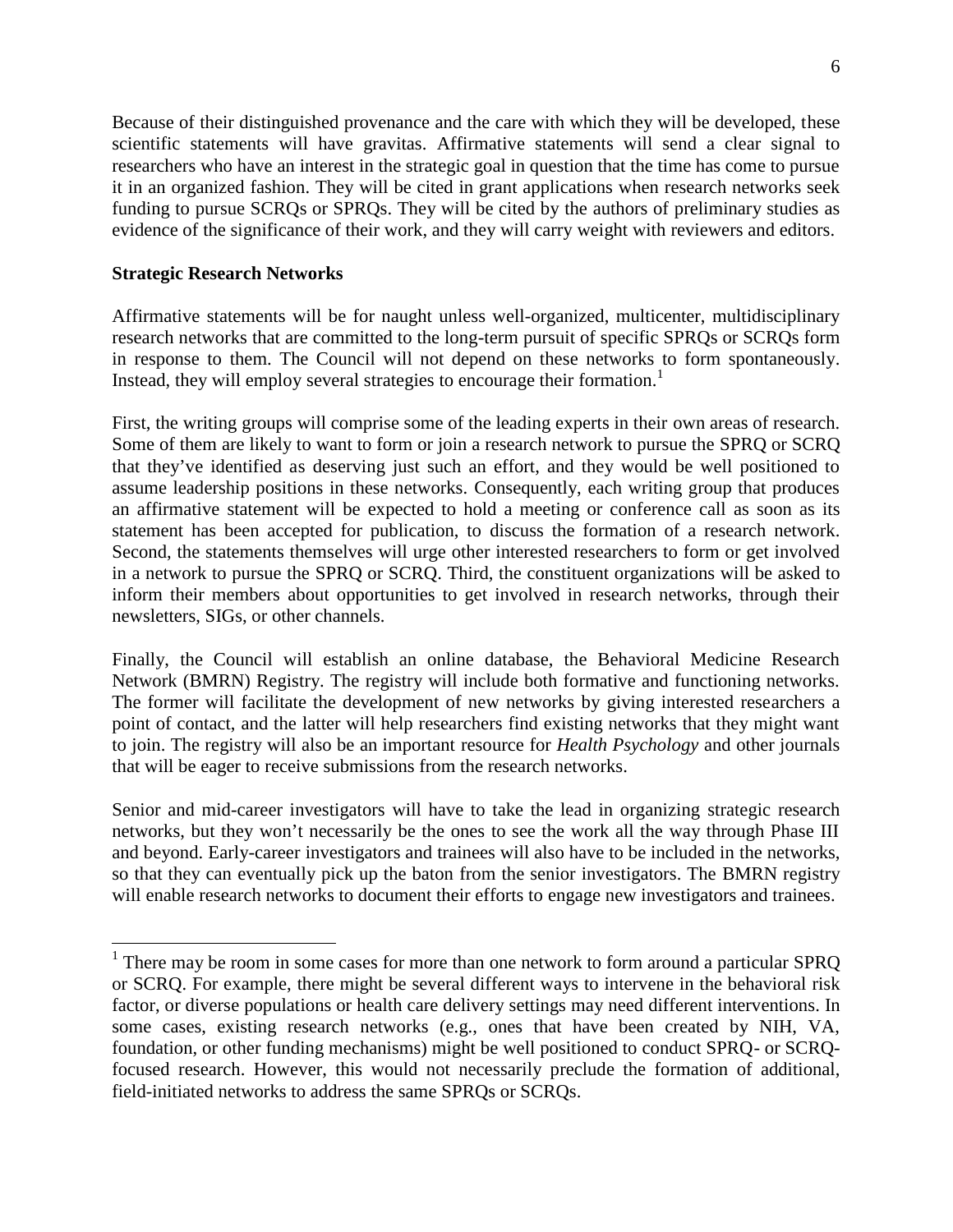For its part, *Health Psychology* will encourage trainees and early-career faculty to devote some of their time and talent to participation in strategic research networks. It can be difficult for early-career investigators to participate in team science projects that will be great for their careers in the long run but for which they may receive little credit in the short run. It can also be difficult for investigators who are not well connected or who work at academic outposts far from the leading centers of behavioral medicine research to gain entry into multicenter collaborations. *Health Psychology* will address these challenges as part of its educational mission.

## **The Need for a Behavioral Medicine Research Council**

Most of us have spent our careers identifying and pursuing significant research questions of our own, without the help of a Behavioral Medicine Research Council. Why, then, do we need to form the BMRC? We need it to identify strategic research goals that are far too ambitious for any individual investigator, and even for any research group, lab, or center to tackle.

The organizations that will participate in the Council have devised their own ways to identify important research issues, so why do they need the BMRC? The Council offers these organizations several advantages. First, as a trusted and autonomous joint committee, the BMRC will make it possible to achieve an unprecedented degree of inter-organizational cooperation on the identification of strategic research goals. Second, the BMRC's goals, priorities, and statements will carry more weight than could those of any single organization, because they will have the implicit backing of *several* of the leading organizations in the field. Finally, the BMRC will have some unique ways to mobilize organized networks to achieve strategic research goals.

The Council will have complete autonomy to identify and prioritize strategic research goals without having to seek the approval of the constituent organizations. However, the organizations will have several ways to influence the Council and the research that it will inspire, including: 1) choosing members of their organization to serve on the Council, 2) advising the Council about strategic research goals and priorities, 3) nominating area experts to serve on writing groups, 4) encouraging members to form or join strategic research networks, and 5) helping to create environments for the networks that are conducive to productivity. The participating organizations will be free to establish their own internal processes for all of these activities.

*Health Psychology* and other behavioral medicine journals have gotten along just fine without a BMRC, so why do they need one? Claims of translational relevance and calls for further research are so common in our journals that they are almost a cliché. Valid though they may be, very few of them ever serve as launch pads for major, long-term, multicenter, multidisciplinary research initiatives. But that is exactly what the BMRC's scientific statements will be designed to do. They will also enable our journals to recognize the significance of the studies that will emerge from these initiatives, even the small, preliminary ones that are far upstream and many years in advance of anything resembling a Phase III multicenter trial.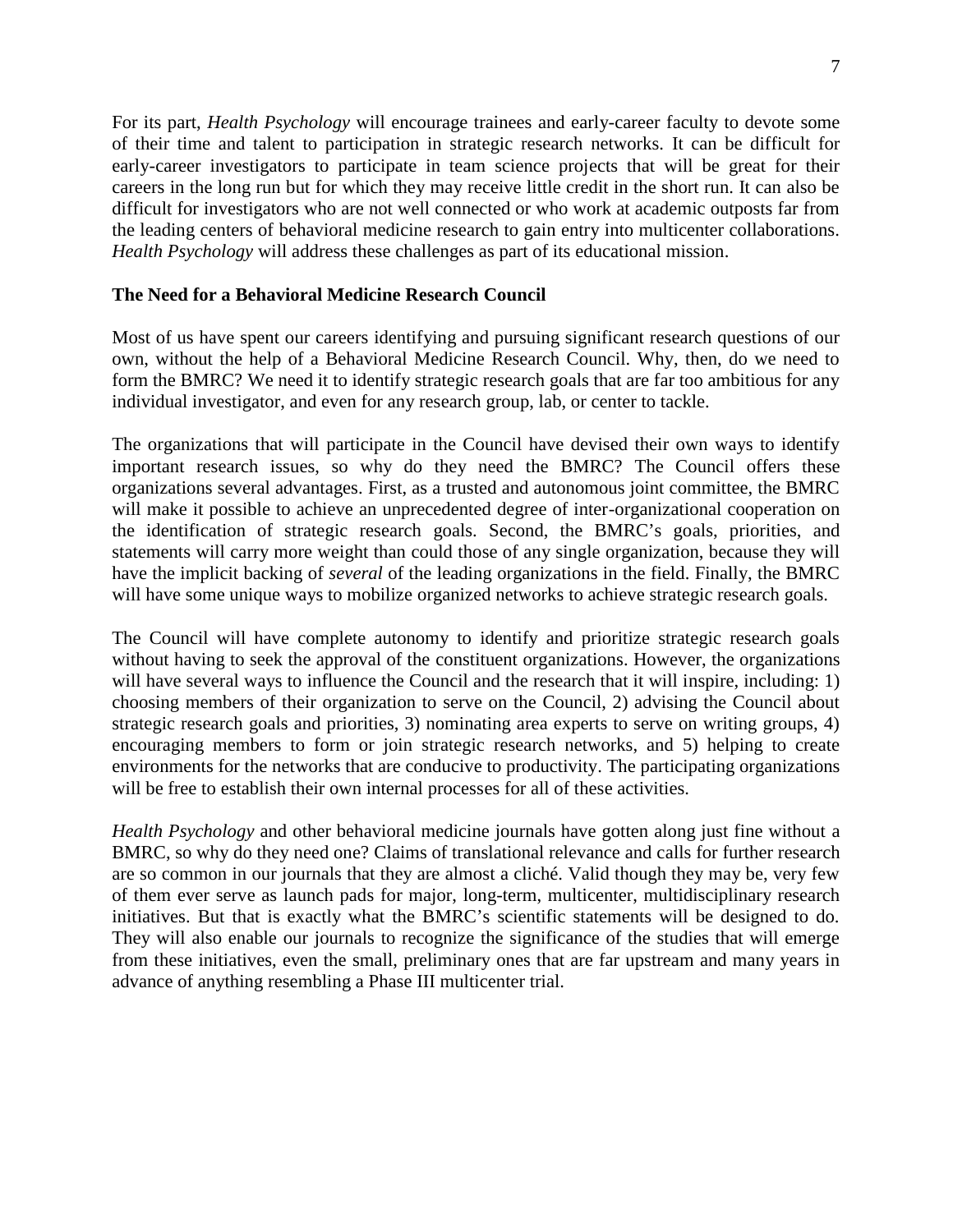In addition, the establishment of the Council will remove what might otherwise be a formidable barrier to the publication of joint scientific statements. Most of the journals in our field are owned by organizations that have pride in their own identities. Consequently, publication of joint scientific statements that are explicitly cosponsored or coauthored by other organizations could pose some difficulties for all concerned. Authorship of the scientific statements "…for the Behavioral Medicine Research Council" will eliminate this problem. The constituent organizations will receive due credit for their role in the Council, but it will be provided on the Council's website and in an acknowledgement in each scientific statement, rather than in the form of authorship or headline sponsorship of the statements.

Finally, there is a growing recognition, both nationally and internationally, of the tremendous potential of strategic preclinical and clinical research networks in many different areas of health care (e.g., Blum et al., 2013; Clancy, Margolis, & Miller, 2013). There is also a growing awareness that such networks should embark on their research only after a systematic review of the evidence regarding what is already known about the problem, and only if the review supports the network's strategic research goal (Chalmers & Nylenna, 2014). The establishment of the BMRC and the BMRN Registry, the publication of carefully crafted and vetted scientific statements, and the formation of strategically-focused research networks, will ensure that we are keeping pace with these important trends. More importantly, these developments will, in the long run, maximize the real-world impact of behavioral medicine research.

## **Approval and Start-up**

Organizations: As of January 2017, the BMRC proposal has been enthusiastically and unanimously approved by the Academy of Behavioral Medicine Research (ABMR), the Society for Health Psychology (SfHP [Division 38 of the American Psychological Association]), the American Psychosomatic Society (APS), and the Society of Behavioral Medicine (SBM). It has also been endorsed by the NIH Science of Behavior Change Steering Committee. Once the Council has been established, other organizations might also be invited to participate.

Strategic research goals and priorities in behavioral medicine may differ across countries, because of differences in research funding mechanisms and opportunities, as well as differences in health care systems and health care financing. Thus, the involvement of international organizations such as the International Society of Behavioral Medicine (ISBM) might complicate the Council's decision-making process. On the other hand, international engagement would enrich the Council and expand its horizons. For this reason, the founders of the BMRC should consider inviting ISBM to participate in the Council.

The BMRC and the BMRN Registry will operate, at least initially, under the aegis of the Publications & Communications Council of the Society for Health Psychology, and will start on a shoestring budget. The Council will conduct most of its work via no-cost methods such as email, conference calls, or Skype, and in order to minimize travel expenses, it may hold meetings in conjunction with major conferences. When it is ready to estimate its budgetary requirements, the Council will request whatever support it needs from the constituent organizations.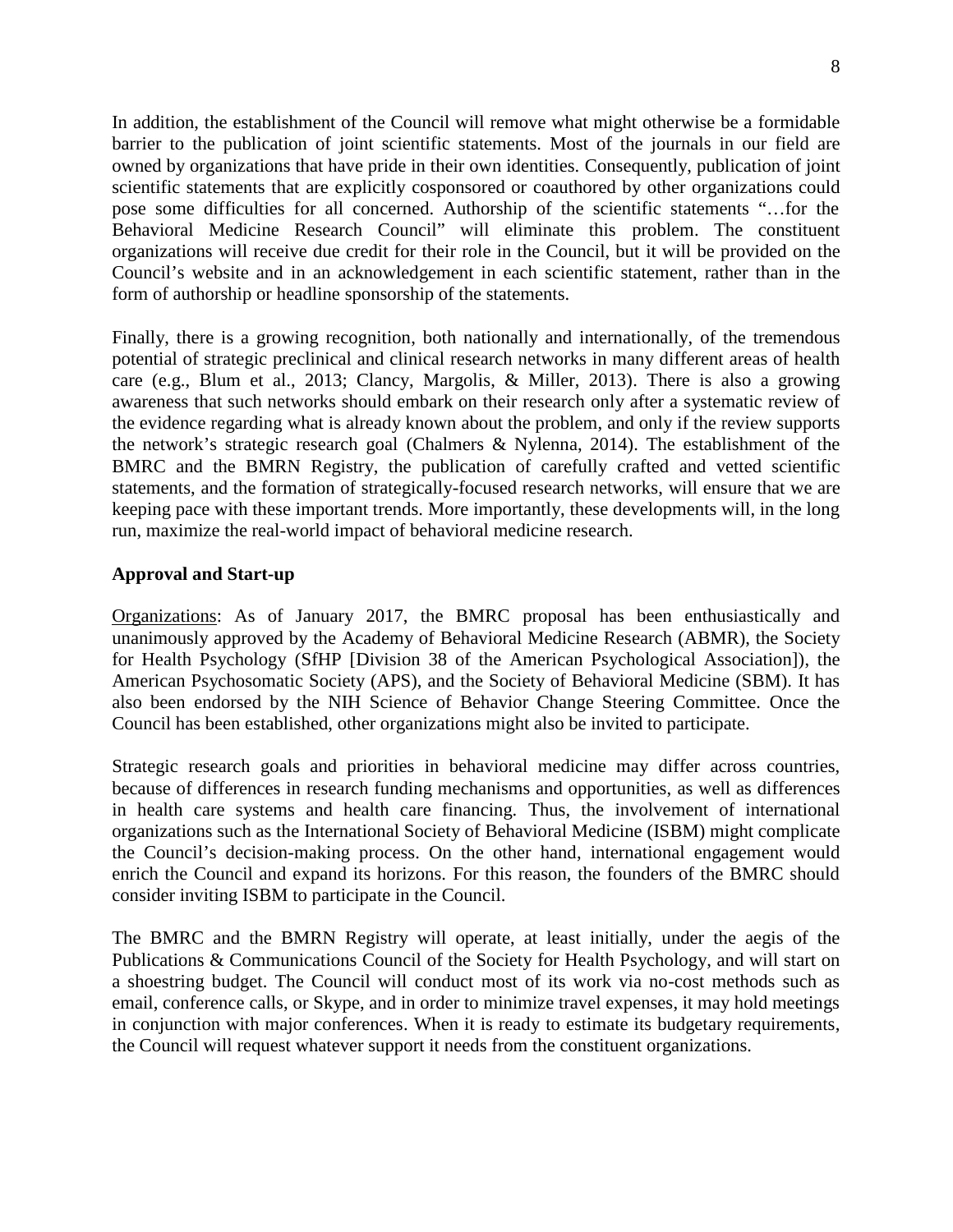If permission is received from NIH, an R13 grant application will be submitted to convene the founding members of the BMRC, leaders of the participating organizations, the editors of journals that will co-publish the Council's scientific statements, NIH program officers and other funding agency representatives, and key consultants (e.g., a representative from the U.S. Preventive Services Task Force). The primary aim will be to clarify the Council's mission, ground rules, procedures, and funding. Additional aims will include optimization of the Registry, formulation of strategies for organizing and funding behavioral medicine research networks, and development of plans for the long-term sustainability of the BMRC.

## **Projections and Implications**

There are dozens of strategic research goals that the BMRC might consider, but each one that it decides to investigate will require time and effort. The size of the Council will depend on the number of constituent organizations and the number of representatives per organization; regardless, it will be a fairly small committee with limited resources. Thus, in any given year, the Council may only be able to identify and prioritize a handful of new strategic research goals; about three per year is probably reasonable expectation. At that rate, if the Council includes 8 members, and each member serves a 3-year term, each member would only have to take the lead on 1 or 2 SPRQs or SCRQs during his or her tenure.

When the Council announces new goal, it may take a few months to form the writing group. The writing group will have a completion deadline (e.g., nine months) for its statement. Assume that the BMRC announces its first set of three top-priority goals in January 2018, that all three writing groups are up and running by March 2018, and that all three scientific statements are ready for publication by March 2019. Also assume that everything goes just as well for the next four years, and that at least one responsive, viable, multidisciplinary, multicenter research network is in its infancy within 3 months of each statement's publication.

Given these assumptions, the first three research networks would be up and running by July 2019, although it may take them another year or longer to obtain their first dollar of funding to do any of the preliminary research that they deem necessary. By July 2023, at least 15 different research networks would be in pursuit of 15 different strategic research goals. Some of the oldest networks might be ready to propose or even to conduct a Phase III multicenter trial or some other major multicenter research project, but the newest ones would just be getting started.

The research networks will vary widely in size and composition, and whereas network-related research may dominate some individuals' careers, others of us may spend comparatively little of our time and effort on network-related activities. Because of these variables, it is hard to guess how much of our collective time, energy, and funding will be devoted to network-related research by 2022. For the sake of argument, let's say that it's somewhere in the vicinity of 25%. It could be higher, or it could be lower, but it will not be inconsequential. And it won't necessarily end with 15 strategic goals and 15 strategic networks; there could be more to come.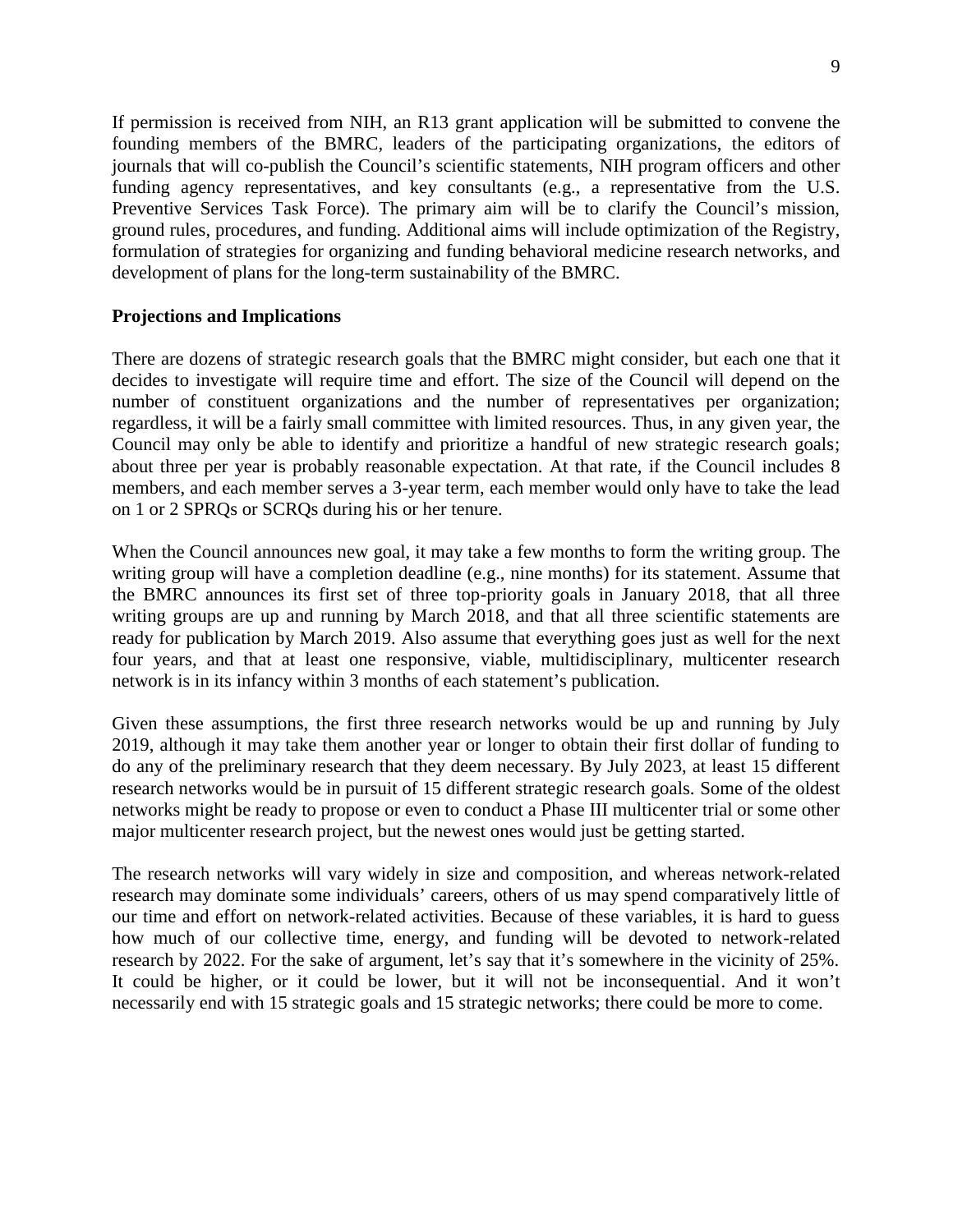There is no guarantee that any of these events will come to pass. However, the organizational leaders who voted to approve this plan did so assuming that they *will* come to pass. They also considered whether such a remarkable upgrade of our collective ambitions and such a major transformation of our communal *modus operandi* are in our best interest as scientists and in the general public's interest as the ultimate beneficiaries of our research. They opted to try something bold, new, and ambitious instead of sticking with the familiar status quo.

### **Risk Assessment**

What do we have to lose if this plan is implemented? Even if none of the large, multicenter trials or other blockbuster projects ever get funded, the networks will produce numerous studies and manuscripts in areas of research that have been identified by leading experts as high priorities. Thus, the risk is fairly low from that perspective, but some researchers may be concerned that NIH funding is a zero-sum game in which support for strategic research networks would make it harder for us to obtain grant support for our other research projects. However, several NIH program officers who have reviewed this proposal insist that NIH funding does not work like that. They believe that funding for productive behavioral medicine research networks will help rather than hurt our chances of securing funding for non-network behavioral medicine research.

Some organizational leaders initially expressed concerns that the BMRC might encroach on their organization's mission or plans. I've been involved in all of these organizations for many years, and I value their distinctive roles and their important contributions to behavioral medicine. To the best of my knowledge, however, none of them has ever occupied or even tried to occupy the BMRC's unique niche. Each organization that endorsed this proposal determined that its participation in the BMRC will bolster rather than detract from its own mission and vitality, and recognized that there will be a variety of ways for it to do so.

Some leaders also worried at first that involvement in the BMRC might somehow place their organization at a disadvantage relative to one or more of the other participating organizations. However, the BMRC's structure is explicitly designed to ensure that the participants are equal partners and that no single organization can dominate the council or control its priorities.

Organizational behavior specialists have found that *mutual trust* is what enables organizations and corporations to work together, and that when they do, they can achieve results that far exceed the sum of their parts (Lewis, 1999). There may not be a long history of effusive trust among behavioral medicine research organizations, but we do have an extensive history of interwoven memberships. Many of us have loyalties to several of these organizations and have no interest in seeing any of them diminished by any of the others. Besides, the participating organizations will not have to engage in extensive trust-building efforts with one another in order to participate in the BMRC because the essential arena for mutual trust will be within the BMRC itself. The Council's mandate will be for its members to work together to identify strategic research goals and priorities. If organizational loyalties play any role at all in their deliberations, they will be far outweighed by much more important considerations.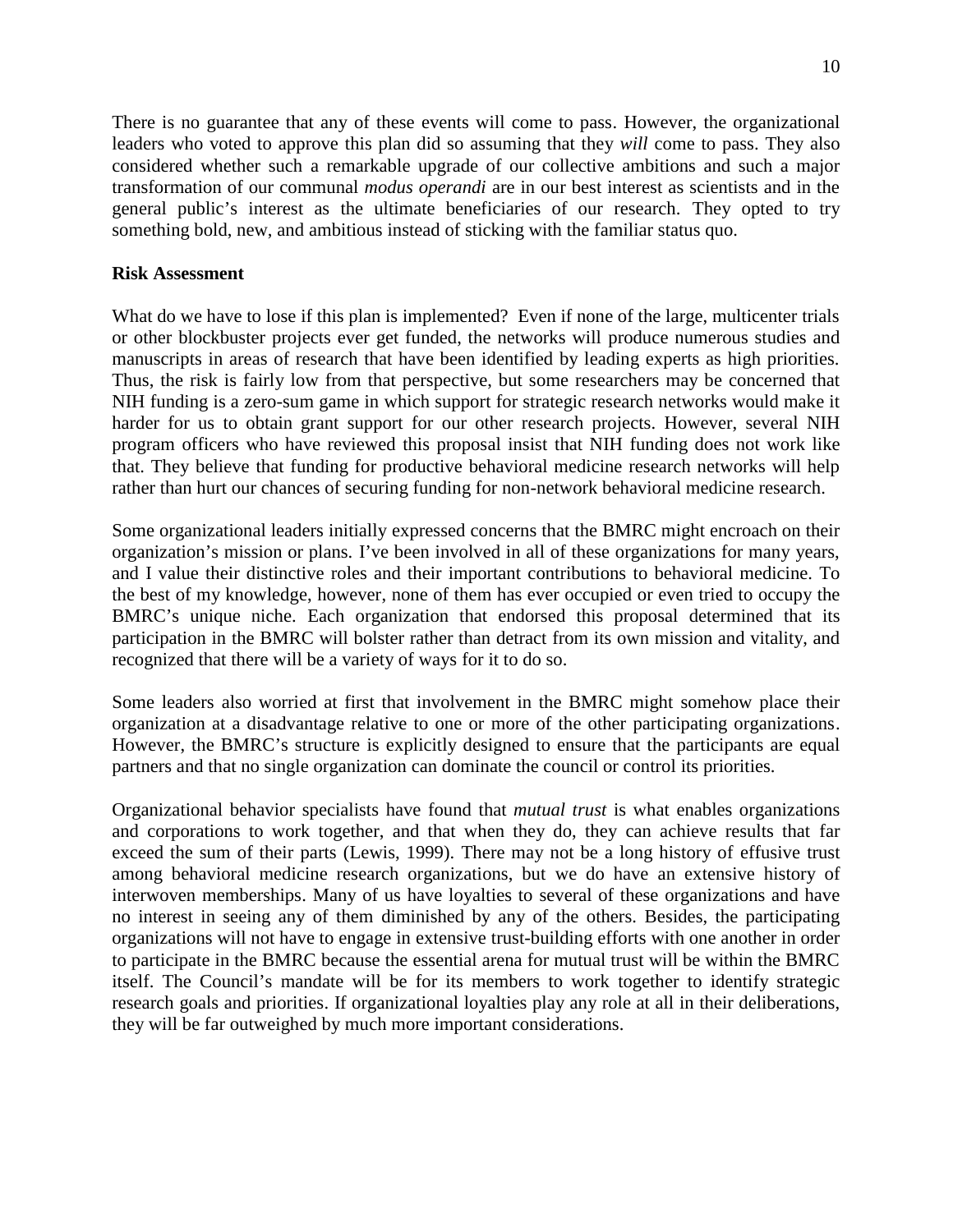#### **Productivity and Evaluation**

We won't know for at least 5 or 10 years whether this plan will have the transformative impact it aims to achieve. In the interim, it should be evaluated in terms of how much progress is being made toward the achievement of strategic research goals. This might include such metrics as the number of scientific statements and network-based empirical reports that have been published, the number of grants that have been awarded for network-related studies, and the number of early career investigators and trainees who are actively participating in networks. Some of these indicators could be obtained from queries of the BMRN Registry, if it is designed to serve this purpose. In addition, the networks might be asked to produce periodic reports on their progress and estimates of how much closer they are to achieving their strategic goals.

#### **Moving Forward**

Thank you very much for reading about this strategic initiative to strengthen the future of behavioral medicine research. I would be happy to discuss it with you if you have any questions or concerns about the Behavioral Medicine Research Council, or any suggestions that might improve it. The motion that was approved by ABMR, SfHP, APS, and SBM is attached.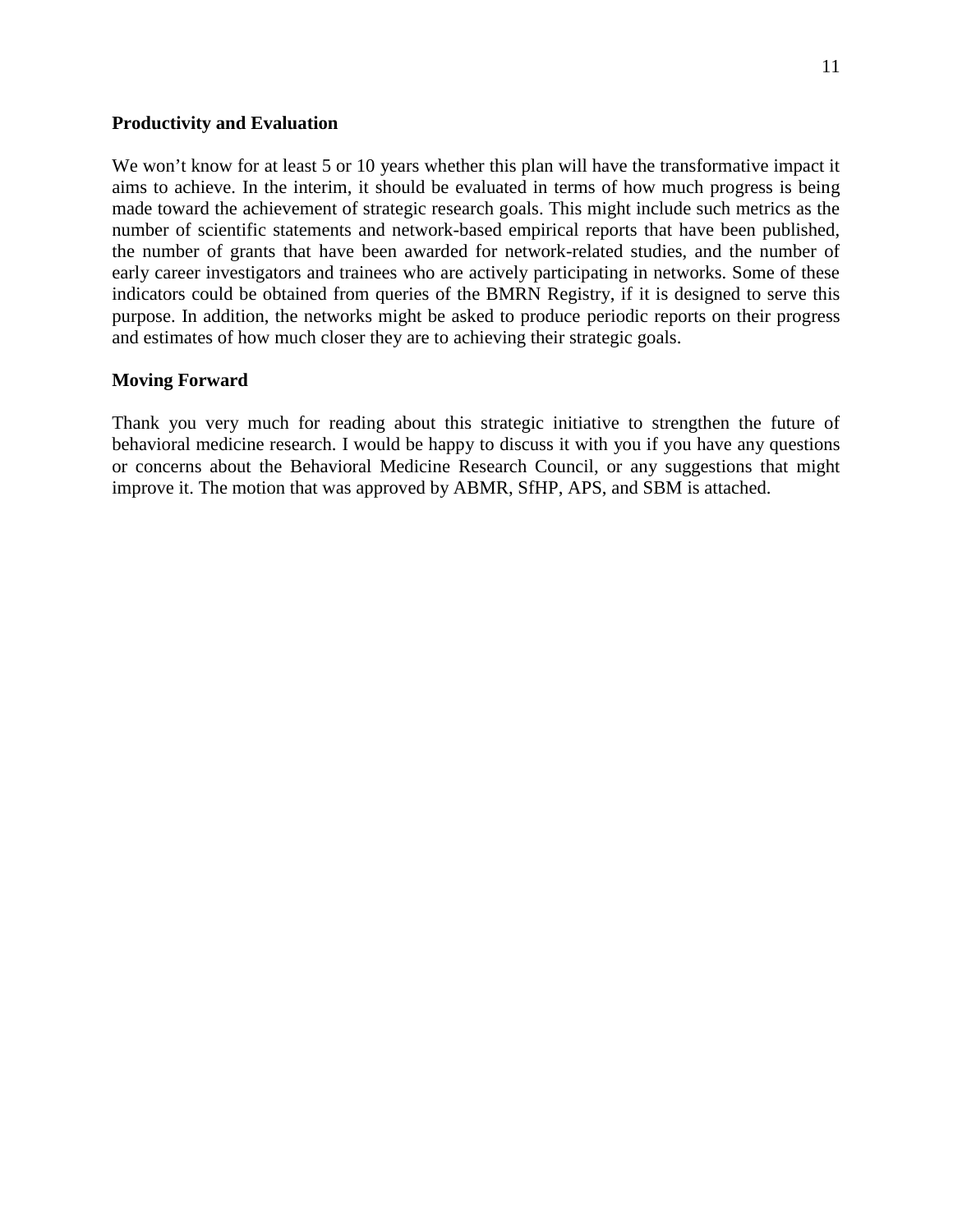# **MOTION To Endorse the Proposed Strategic Research Plan And to Participate in and Support the Behavioral Medicine Research Council**

(Organization) hereby endorses this plan for strategic behavioral medicine research and agrees to participate in and to support the Behavioral Medicine Research Council.

Mission: The Behavioral Medicine Research Council (BMRC) will be a joint committee of some of the leading scientific organizations in behavioral medicine. Its mission will be to identify and prioritize strategic research goals in behavioral medicine and to foster the development of organized, multidisciplinary, multicenter research networks to pursue these goals.

Membership: The voting members of the BMRC will be eminent senior scientists who are members, fellows, or leaders of the constituent organizations, who are chosen by the executive leadership or council of their organization, and who agree to serve. There will be two positions on the Council for each participating organization. The Council will elect a Chair once a year from among its current membership

Advisors: The Council may seek advice as it sees fit from experts on subjects that are germane to its mission. To avoid any appearance of conflicts of interest, the Editors of the journals that publish the BMRC's scientific statements will not serve as voting members of the Council. They will serve instead on an ancillary, non-voting, editorial advisory board. Key personnel from NIH and other research funding sources will also be asked to serve in an advisory capacity.

Duration of Service: Ordinarily, each member will serve a three-year term on the Council. However, in order to establish staggered terms, one of the initial appointees from each organization will only serve for two years. Members may serve a second term if reappointed.

Strategic Research Goals: For the purposes of the BMRC, a *strategic research goal* is defined as an important scientific question that will require an organized, long-term, multidisciplinary, multicenter effort to address. The Council will identify both preclinical and clinical research priorities. Preclinical goals will be referred to as Significant Preclinical Research Questions (SPRQs), and clinical goals will be called Significant Clinical Research Questions (SCRQs). SPRQs will focus on phenomena with major NIH Stage 0-I translational implications for behavioral medicine research. Some SCRQs will pertain to the prevention of chronic medical conditions in at-risk populations, and others will concern the improvement of medical outcomes in patients with pre-existing conditions. All SCRQs will focus on potentially modifiable behavioral, psychosocial, or psychiatric risk or protective factors for these medical outcomes.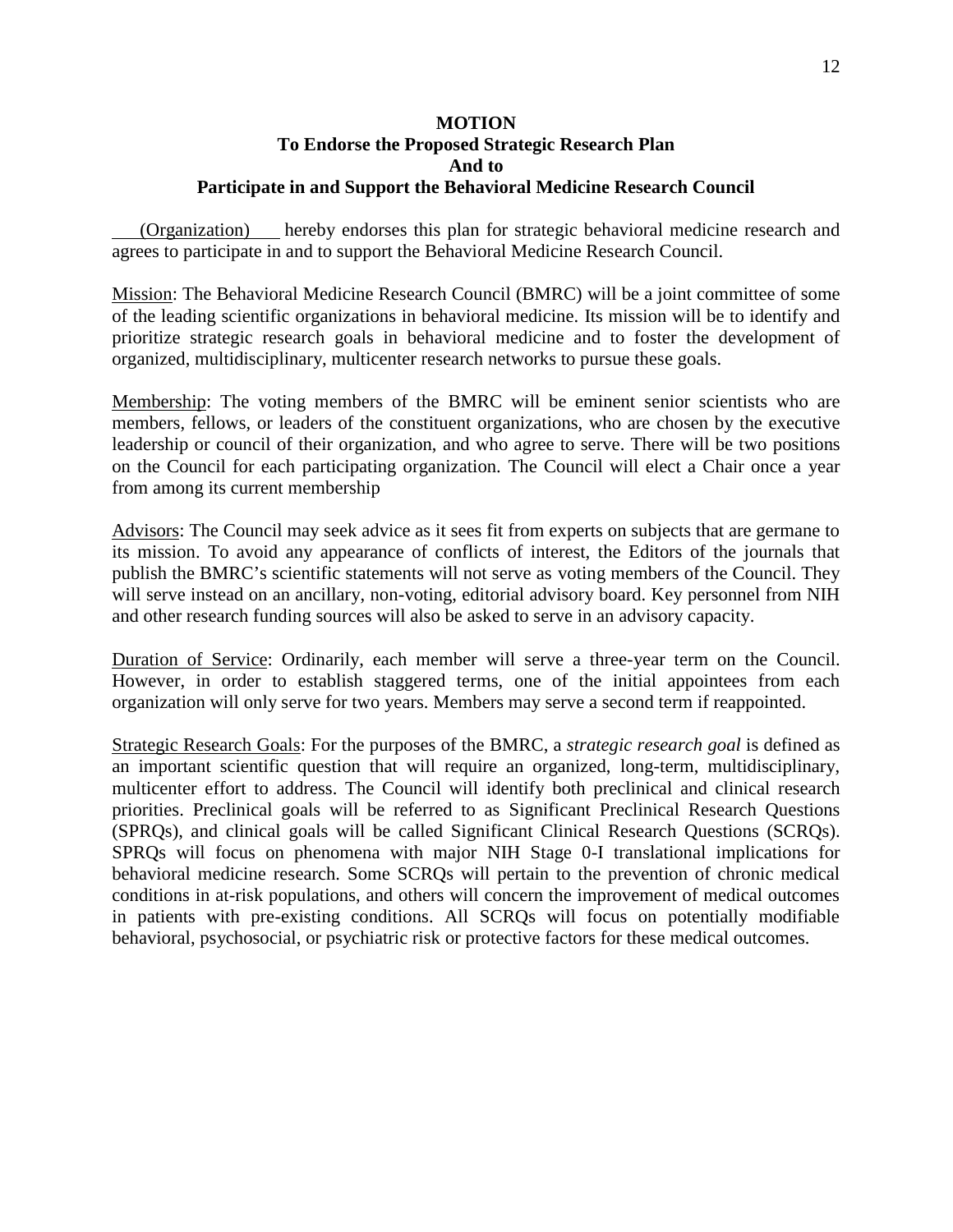### The Council's Tasks:

- 1. The Council will announce at least three new strategic research goals per year.
- 2. The Council will commission a multidisciplinary writing group for each new strategic research goal. They will invite leading experts on the topic of interest to participate. Each writing group will include approximately 5 to 7 authors and will be chaired by a member of the BMRC, preferably one who is not actively or prominently involved in research on the topic of interest, in order to keep the writing group on schedule and to promote greater objectivity. Each writing group will produce a single SPRQ or SCRQ statement, with a nine-month completion deadline and a one-year publication goal.
- 3. If a writing group produces an affirmative statement, it will be expected to hold a meeting or conference call as soon as the statement is accepted for publication, to discuss the formation of a research network to address the strategic goal. It will also use other methods to encourage networks to form.
- 4. The Council will vet the writing groups' scientific statements. The authors will submit approved statements to participating behavioral medicine journals for peer review. In addition, the editorial advisory board will explore potential opportunities for statements or executive summaries to be published in high-impact general medical journals, leading medical specialty journals, or other appropriate outlets.
- 5. The Council will maintain an online Behavioral Medicine Research Network (BMRN) Registry to identify the networks that are working toward strategic research goals and to collect essential data on their composition, structure, and activities.
- 6. The Council will operate in a transparent manner and communicate on a regular basis with the participating organizations about its activities, seek their input on research goals, and ask them to nominate area experts to serve on writing groups.

Founding Conference: If a conference grant can be obtained, a founding conference will be held to convene the initial members of the BMRC, leaders of the constituent organizations, NIH program officers, and consultants with relevant expertise. The primary aim will be to clarify the Council's mission, ground rules, procedures, governance, and means of support. Secondary aims will include optimization of the BMRN Registry, formulation of strategies for organizing and funding strategically-focused behavioral medicine research networks, and development of a long-term sustainability plan for the BMRC. The Council may submit conference grant applications in future years to support subsequent meetings.

Funding: The Council will do whatever it can to minimize its expenses. However, it will probably need some funding to develop and maintain its website and the BMRN Registry, and possibly for other functions as well. The Council will submit an initial joint budget request to the constituent organizations as soon it is able to estimate its expenses, and annual budgets thereafter. Each organization will be expected to cover its share of the budget.